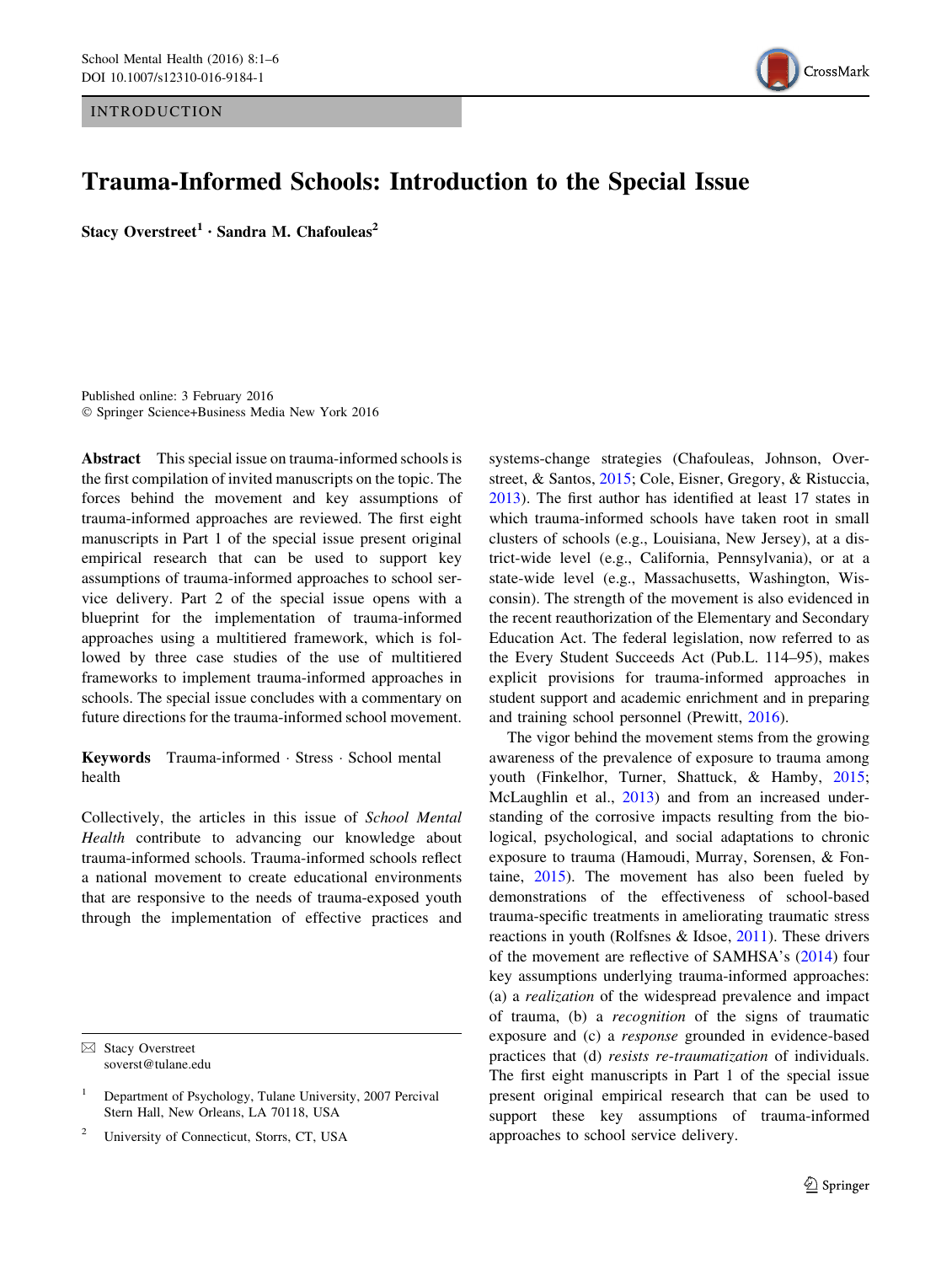### Part 1: Key Assumptions of Trauma-Informed **Schools**

## Realizing the Impact of Trauma and Recognizing its **Effects**

In trauma-informed schools, personnel at all levels have a basic realization about trauma and an understanding of how trauma affects student learning and behavior in the school environment (Cole et al., [2013;](#page-4-0) SAMHSA, [2014](#page-5-0)). Based on their review of existing prevalence research, Perfect, Turley, Carlson, Yohannan, and Gilles ([2016\)](#page-4-0) estimate that approximately two out of every three school-age children are likely to have experienced at least one traumatic event by age 17. Porche, Costello, and Rosen-Reynoso ([2016\)](#page-5-0) report prevalence rates close to that estimate based on a sample of nearly 66,000 school-aged youth who participated in the National Child Study of Children's Health. Among the 53.4 % of youth who experienced adverse family events, the average number of exposures was 2.1.

The systematic review conducted by Perfect et al. ([2016\)](#page-4-0) is a critical resource for schools to help them realize the educational implications of such exposure and recognize that signs of trauma exposure can be expressed in a number of ways outside of ''typical'' traumatic stress reactions. Perfect et al. ([2016\)](#page-4-0) distilled findings from 83 empirical studies with school-aged youth to document the widespread impacts of trauma exposure and traumatic stress symptoms on the cognitive, academic, and teacher reported socialemotional-behavioral outcomes of students. Porche et al. [\(2016](#page-5-0)) also focused on the educational implications of exposure to family adversity and found the impact of family adversity on school engagement, grade retention, and placement on an individual education plan (IEP) plan was partially mediated by the number of child mental health diagnoses. Children with higher numbers of adverse family experiences were more likely to have higher numbers of mental health diagnoses, and those with higher numbers of diagnoses were less likely to be engaged in school and more likely to be retained in grade or on an IEP. Taken together, these studies help expand the lens used to recognize reactions to trauma to include a focus on outcomes that may be more familiar and meaningful to school personnel.

# Responding to Trauma and Resisting Retraumatization

Trauma-informed schools respond to the needs of traumaexposed students by integrating effective practices, programs, and procedures into all aspects of the organization and culture. This often begins with professional development training for all personnel (SAMHSA, [2014](#page-5-0)). Traumafocused professional development training typically aims to create a shared understanding of the problem of trauma exposure, build consensus for trauma-informed approaches, and engender attitudes, beliefs, and behaviors conducive to the adoption of system-wide trauma-informed approaches. Preliminary evidence suggests that trauma-focused training delivered to service providers in clinical settings builds knowledge, changes attitudes, and fosters practices favorable to trauma-informed approaches (Brown, Baker, & Wilcox, [2012](#page-4-0); Green et al., [2015\)](#page-4-0). However, the impact of professional development training in educational environments has yet to be fully evaluated.

At least one factor contributing to the dearth of research on the effectiveness of professional development training is the lack of a psychometrically sound instrument with which to measure the impact of training. In this issue, Baker, Brown, Wilcox, Overstreet, and Arora ([2015](#page-4-0)) report on a psychometric evaluation of the Attitudes Related to Trauma-Informed Care (ARTIC) Scale. Utilizing a sample of 760 staff employed in education, human services, and health care, they found that scores on the ARTIC demonstrated strong internal consistency and test–retest reliability over 6 months. Furthermore, construct and criterion-related validity were supported by correlations with indicators of familiarity with trauma-informed approaches and with staff- and system-level indicators of implementation of trauma-informed practices. We hope the findings from this study will help spur additional psychometric research on measures to assess the process and outcomes of traumainformed approaches.

Another commonly advocated practice for responding to the needs of trauma-exposed students is universal screening for trauma exposure and/or traumatic stress reactions (Ko et al., [2008](#page-4-0); Listenbee et al., [2012\)](#page-4-0). Given the high prevalence of trauma exposure and the associated risk for a variety of negative outcomes, a universal approach to screening can maximize detection of students at risk for a wide range of adverse outcomes, allowing schools to respond to those students and ameliorate or prevent negative outcomes (Gonzalez, Monzon, Solis, Jaycox, & Langley, [2015](#page-4-0)). However, concerns related to limitations in funding and staffing to conduct screenings, the availability of developmentally appropriate measures and procedures, and the capacity of schools to follow-up with students identified as needing services are common barriers to universal screening for trauma exposure and traumatic stress reactions.

Two articles in the special issue (Gonzalez et al., [2015](#page-4-0); Woodbridge et al., [2015](#page-5-0)) provide valuable information related to issues associated with appropriate measures and procedures, which provide corresponding links to datadriven supports. First, both studies used student report of experiences to minimize the burden on teachers to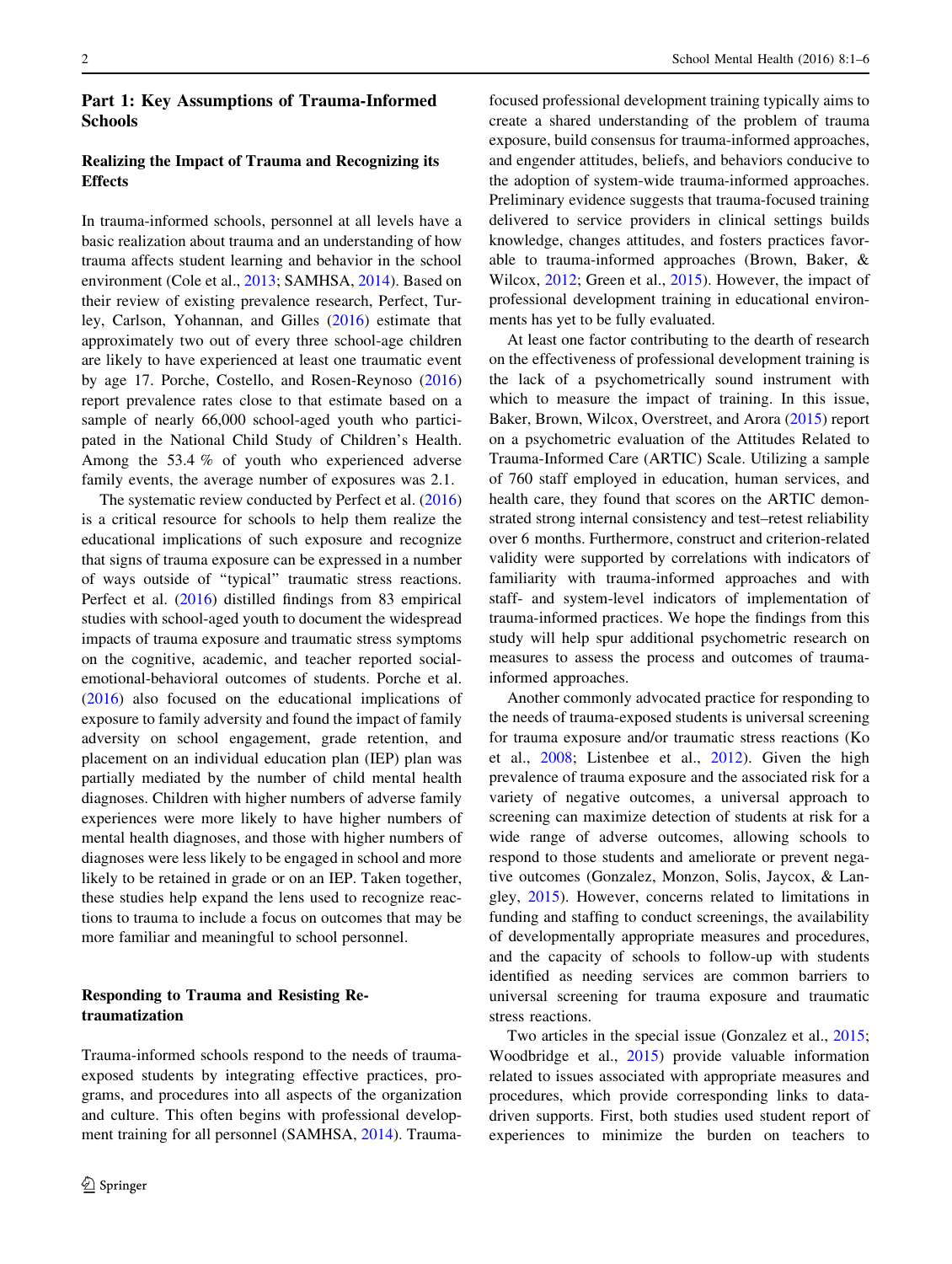complete screening measures for each of their students. Second, both considered developmental issues in the selection and administration of screening measures. Gonzalez et al. [\(2015](#page-4-0)) provide a detailed description of modifications used to administer two of the most widely used measures of trauma exposure and traumatic stress symptoms to elementary school students. Third, both studies provide data on the percentage of students identified as potentially needing services to address needs related to trauma exposure. Among their middle school sample, Woodbridge et al. [\(2015](#page-5-0)) found that 13.5 % of students reported traumatic stress symptoms at the clinical or subclinical levels. Gonzalez et al.  $(2015)$  $(2015)$  found that 9.5 % of screened elementary school students reported clinically significant levels of traumatic stress symptoms; however, 26 % of students reported moderately elevated symptoms. Keeping generalizability issues in mind, this type of prevalence information can be used by schools to begin to estimate the extent of services that may be needed following universal screenings for trauma exposure in their schools.

Information derived from universal screening can also help prevent re-traumatization of students. Early identification of students struggling with trauma can help schools change the lens through which trauma-exposed students are perceived (Dorado, Martinez, McArthur, & Liebovitz, [2016;](#page-4-0) Wisconsin Department of Health Services, [2013](#page-5-0); Wolpow, Johnson, Hertel, & Kincaid, [2009](#page-5-0)). Adaptations to chronic trauma can make students seem bad, unmotivated, hostile, or lost, which can leave teachers asking, ''What is wrong with this student?'' when confronted with challenging behaviors. This type of lens on student behavior can result in punitive disciplinary responses, increasing the likelihood of re-traumatization resulting from seclusion or harsh zero-tolerance policies (Dorado et al., [2016;](#page-4-0) Ford, Chapman, Mack, & Pearson, [2006](#page-4-0)). When schools understand the traumatic experiences of their students, they may be more likely to ask ''What has happened to this student to shape these behaviors?'', which is more likely to lead to supportive interventions that avoid re-traumatization and teach the student a new repertoire of skills (Dorado et al., [2016](#page-4-0); Ford et al., [2006\)](#page-4-0). This shift in perspective may be particularly important for reducing racial disparities in academic outcomes and suspensions. Consistent with previous research, Woodbridge et al. [\(2015](#page-5-0)) found that African American middle school students were more likely than Caucasian students to report exposure to trauma. When these negative personal experiences are compounded by experiences in unresponsive educational environments, African American students are disproportionately at risk for poor outcomes (Busby, Lambert, & Ialongo, [2013](#page-4-0)).

As school personnel increase their understanding of trauma exposure and utilize universal screening to identify the needs of trauma-exposed students, the availability of effective prevention and intervention programs to address the identified need is critically important. A number of evidence-based interventions have been identified for use at more intensive tiers within a multitiered framework (see Chafouleas et al., [2015](#page-4-0)); however, fewer options exist at the universal level, or Tier 1. Social-emotional learning curricula (e.g., Second Step, PATHS) offer a general approach to building resilience to stress. However, when all students in a school experience a common trauma, the school may wish to take a universal approach to foster coping with that specific experience (Nastasi, Overstreet, & Summerville, [2011](#page-4-0)). In this issue, Powell and Bui ([2016](#page-5-0)) report on the efficacy of Journey of Hope, an eight-session intervention designed for use at the universal level following exposure to a disaster. Their comparison of students who participated in a Journey of Hope group to students in a wait-list control group revealed significant increase in positive coping and prosocial behaviors among Journey of Hope students.

As the uptake of trauma-informed prevention and intervention services continues to increase, research on the factors that influence sustainment and de-adoption of services is important (Nadeem & Ringle, [2016](#page-4-0)). Two articles in this issue examine factors related to the sustainment and deadoption of the trauma-informed treatment, Cognitive Behavioral Intervention in Schools (CBITS; Stein et al., [2003](#page-5-0)), from the perspective of teachers (Baweja et al., [2015\)](#page-4-0) and clinicians (Nadeem & Ringle, [2016\)](#page-4-0). Baweja et al. [\(2015](#page-4-0)) interviewed teachers and clinicians about teacherperceived facilitators and barriers to CBITS implementation. Their findings highlight the importance of creating a shared understanding of the problem being addressed to achieve teacher buy-in. Participants indicated that teachers needed more training on trauma to help them identify traumatized students and trauma reactions; teachers who perceived a need for a trauma program in their school were more likely to support CBITS. Similarly, Nadeem and Ringle ([2016\)](#page-4-0) found that clinicians who sustained CBITS implementation over the course of 2 years noted previous positive experiences with the intervention and improved student outcomes as contributors of sustainment.

Unfortunately, staff buy-in and evidence of positive student outcomes aren't always enough to sustain the use of evidence-based programs and practices in the face of system-level issues. Nadeem and Ringle [\(2016](#page-4-0)) found that de-adoption of CBITS was associated with district-level leadership changes, financial and workforce instability, and shifting priorities at the school- and district-level. As they point out, these sustainment barriers are common to those observed with other school-based mental health programs (Forman, Olin, Hoagwood, Crowe, & Saka, [2009;](#page-4-0) Stirman et al., [2012\)](#page-5-0). Comprehensive integration of trauma-informed approaches into the larger school context and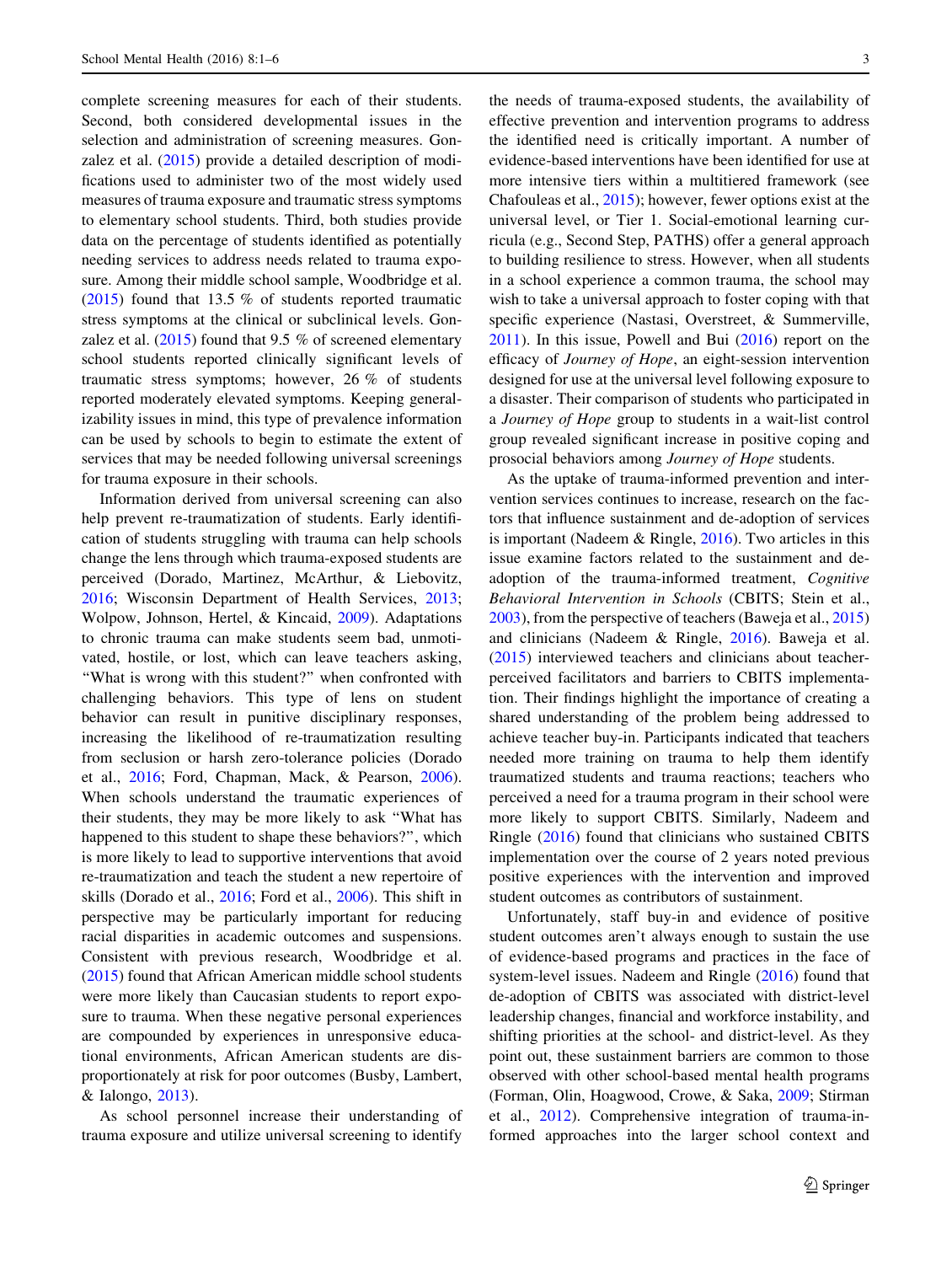culture may help overcome these system-level sustainment barriers.

#### Part 2: Integration of Key Assumptions to Create Trauma-Informed Schools

We know from implementation science that increased awareness of a problem and access to specific tools to address it are almost never enough to sustain a new educational innovation (Metz, Naoom, Halle, & Bartley, [2015](#page-4-0); Nadeem & Ringle, [2016](#page-4-0)). Therefore, most frameworks for the implementation of trauma-informed schools build upon the key assumptions to create integrated, comprehensive service delivery systems that develop individual capacity and foster organizational change (Bloom, [2007;](#page-4-0) Cole et al., [2013](#page-4-0); Wisconsin Department of Public Instruction, [2013;](#page-5-0) Wolpow et al., [2009](#page-5-0)). To set the context for Part 2 of the special issue, Chafouleas et al. ([2015](#page-4-0)) offer a blueprint for the implementation of trauma-informed approaches using a multitiered framework familiar to most schools—School-Wide Positive Behavior Interventions and Supports (SWPBIS). The use of a familiar framework like SWPBIS is critical for the successful implementation of trauma-informed approaches in schools because it helps align trauma-informed approaches with existing educational practices, which can ease the tension that can arise when schools attempt to integrate mental health programs into the educational environment (Cole et al., [2013](#page-4-0); Evans, Stephan, & Sugai, [2014](#page-4-0)).

The three articles in Part 2 of the Special Issue are case studies of the use of multitiered frameworks to implement trauma-informed approaches in schools. Thus far, the discourse on the implementation and impact of trauma-informed schools has happened largely outside of the scientific literature, grounded in uncontrolled studies with few explicit connections to implementation science. The three case studies included in this special issue advance the science on trauma-informed schools by using logic models to frame their work, and by presenting preliminary data related to implementation process and student outcomes. These case studies are the first step toward rigorous research that systematically and incrementally provides evidence for the implementation process and outcomes of trauma-informed schools. The case studies are followed by a commentary by Linda Phifer and Robert Hull, a school psychologist and one of the early leaders in the trauma-informed schools movement.

#### **Conclusion**

Given the epidemic of trauma exposure facing our youth, the growing movement to build trauma-informed schools is laudable. However, the selection of educational practices

and the validation of educational innovations demand databased decision making (Coalition for Evidence-Based Policy, [2003](#page-4-0)). The current evidence-base for trauma-informed schools is limited by its almost exclusive reliance on uncontrolled and/or advocacy-driven program evaluation studies. The trauma-informed schools movement needs sound, objective knowledge of implementation processes and rigorous evidence of proximal and distal outcomes to guide scale up efforts and to ensure that those efforts result in the expected outcomes.

Implementation research is critical to facilitate cost-efficient and effective strategies for the adoption and implementation of trauma-informed approaches by schools. Although several frameworks exist for traumainformed schools (Bloom, [2007;](#page-4-0) Cole et al., [2013;](#page-4-0) Wisconsin Department of Public Instruction, [2013](#page-5-0); Wolpow et al., [2009](#page-5-0)), empirical studies have yet to identify factors that lead to the adoption, successful implementation, and sustainment of trauma-informed approaches. Furthermore, aside from preliminary data from the case studies in this issue, little is known about whether the educational workforce finds trauma-informed approaches acceptable and feasible. The articles in this issue should serve as resources to help schools provide a rationale for traumainformed approaches, identify specific trauma-informed practices, and develop measurement plans to track the implementation process. Additional research is needed to identify and evaluate strategies to build receptivity to and capacity for the adoption and sustainment of trauma-informed approaches.

Of course, research that examines the impact of traumainformed approaches on individual- and system-level outcomes is also needed. Given the varied theoretical and practice frameworks for implementation of trauma-informed approaches, it is critical that outcome-focused research is framed explicitly within a theory of change. As is the case for the articles in this issue, logic models can be used to identify assumptions and practice elements common across frameworks, the connections between assumptions, practice elements, and expected outcomes, and the full range of outcomes that could be logically expected in the short-term and the long-term. Early reports from uncontrolled studies of trauma-informed schools have reported drastic reductions in suspensions (Stevens, [2012,](#page-5-0) [2013a\)](#page-5-0) and office referrals (Stevens, [2013a](#page-5-0), [2013b\)](#page-5-0). However, it is not clear: (a) what specific elements of the trauma-informed schools may have contributed to those changes, (b) what short-term outcomes (e.g., changes in classroom management approaches, changes in school discipline policies, changes in student functioning) may have served as precursors to those changes, or (c) whether there are other longterm outcomes that could be expected. There are a myriad of outcome-related questions to be asked about trauma-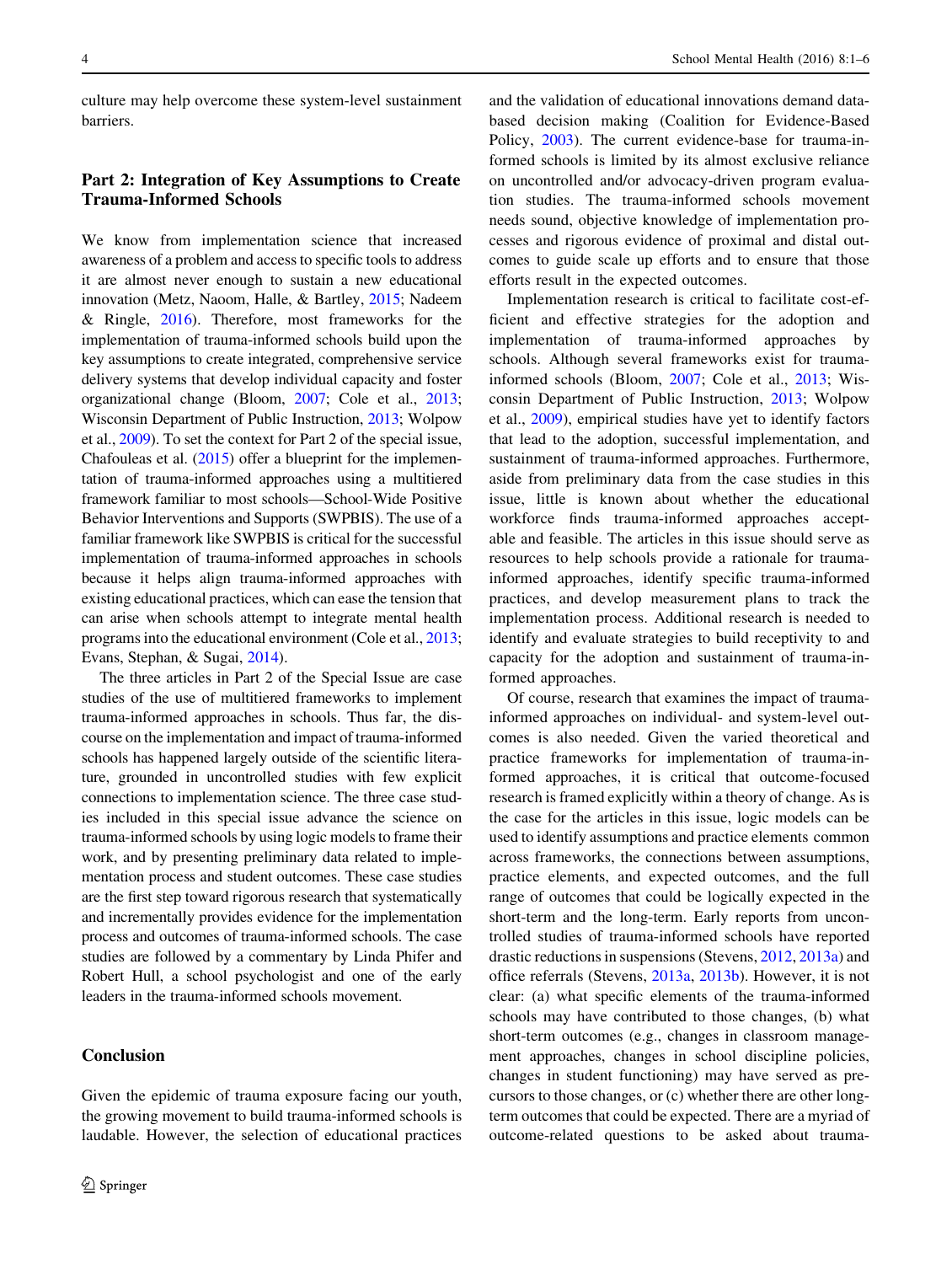<span id="page-4-0"></span>informed schools; a more explicit focus on theories of change will help generate and refine those questions.

Acknowledgments The authors wish to thank Division 16 of the American Psychological Association for supporting the Trauma-Informed Services Workgroup, which served as the genesis for this special issue. The Workgroup was chaired by Stacy Overstreet and members included John Carlson, Sandra M. Chafouleas, Marla Saint Gilles, Austin H. Johnson, Michelle M. Perfect, Natascha M. Santos, Kathryn Simon, and Mathew R. Turley.

#### Compliance with Ethical Standards

Conflict of interest The authors declare that they have no conflict of interest.

Human and Animal Rights This article does not contain any studies with human participants performed by any of the authors.

#### References

- Baker, C. N., Brown, S. M., Wilcox, P. D., Overstreet, S., & Arora, P. (2015). Development and psychometric evaluation of the attitudes related to trauma-informed care (ARTIC) scale. School Mental Health. doi[:10.1007/s12310-015-9161-0.](http://dx.doi.org/10.1007/s12310-015-9161-0)
- Baweja, S., DeCarlo Santiago, C., Vona, P., Pears, G., Langley, A., & Kataoka, S. (2015). Improving implementation of a school-based program for traumatized students: Identifying factors that promote teacher support and collaboration. School Mental Health. doi[:10.1007/s12310-015-9170-z.](http://dx.doi.org/10.1007/s12310-015-9170-z)
- Bloom, S.L. (2007). The Sanctuary Model of trauma-informed organizational change. The Source, The National Abandoned Infants Assistance Resource Center, 16(1), 12–14. Retrieved from [http://www.sanctuaryweb.com/PDFs\\_new/Bloom%20The%](http://www.sanctuaryweb.com/PDFs_new/Bloom%2520The%2520Sanctuary%2520Model%2520The%2520Source%2520Articles%2520Sanctuary.pdf) [20Sanctuary%20Model%20The%20Source%20Articles%20Sanc](http://www.sanctuaryweb.com/PDFs_new/Bloom%2520The%2520Sanctuary%2520Model%2520The%2520Source%2520Articles%2520Sanctuary.pdf) [tuary.pdf](http://www.sanctuaryweb.com/PDFs_new/Bloom%2520The%2520Sanctuary%2520Model%2520The%2520Source%2520Articles%2520Sanctuary.pdf).
- Brown, S. M., Baker, C. N., & Wilcox, P. (2012). Risking connection trauma training: A pathway toward trauma-informed care in child congregate care settings. Psychological Trauma: Theory, Research, Practice, and Policy, 4, 507–514. doi[:10.1037/](http://dx.doi.org/10.1037/a0025269) [a0025269](http://dx.doi.org/10.1037/a0025269).
- Busby, D. R., Lambert, S. F., & Ialongo, N. S. (2013). Psychological symptoms linking exposure to community violence and academic functioning in African American adolescents. Journal of Youth and Adolescence, 42, 250–262.
- Chafouleas, S. M., Johnson, A. H., Overstreet, S., & Santos, N. M. (2015). Toward a blueprint for trauma-informed service delivery in schools. School Mental Health. doi[:10.1007/s12310-015-](http://dx.doi.org/10.1007/s12310-015-9166-8) [9166-8](http://dx.doi.org/10.1007/s12310-015-9166-8).
- Coalition for Evidence-Based Policy. (2003). Identifying and implementing educational practices supported by rigorous evidence: A user friendly guide. U.S. Department of Education Institute of Education Sciences National Center for Education Evaluation and Regional Assistance. Retrieved from [http://coalition4evi](http://coalition4evidence.org/wp-content/uploads/2012/12/PublicationUserFriendlyGuide03.pdf) [dence.org/wp-content/uploads/2012/12/PublicationUserFriendly](http://coalition4evidence.org/wp-content/uploads/2012/12/PublicationUserFriendlyGuide03.pdf) [Guide03.pdf.](http://coalition4evidence.org/wp-content/uploads/2012/12/PublicationUserFriendlyGuide03.pdf)
- Cole, S. F., Eisner, A., Gregory, M., & Ristuccia, J. (2013). Creating and advocating for trauma-sensitive schools. Massachusetts Advocates for Children. Retrieved from [http://www.traumasensi](http://www.traumasensitiveschools.com) [tiveschools.com](http://www.traumasensitiveschools.com).
- Dorado, J. S., Martinez, M., McArthur, L. E., & Liebovitz, T. (2016). Healthy Environments and Response to Trauma in Schools (HEARTS): A school-based, multi-level comprehensive prevention and intervention program for creating trauma-informed, safe

and supportive schools. School Mental Health. doi[:10.1007/](http://dx.doi.org/10.1007/s12310-016-9177-0) [s12310-016-9177-0.](http://dx.doi.org/10.1007/s12310-016-9177-0)

- Evans, S. W., Stephan, S. H., & Sugai, G. (2014). Advancing research in school mental health: Introduction of a special issue on key issues in research. School Mental Health, 6, 63–67. doi[:10.1007/](http://dx.doi.org/10.1007/s12310-014-9126-8) [s12310-014-9126-8.](http://dx.doi.org/10.1007/s12310-014-9126-8)
- Finkelhor, D., Turner, H. A., Shattuck, A., & Hamby, S. L. (2015). Prevalence of childhood exposure to violence, crime, and abuse. JAMA Pediatrics, 168, 540–546.
- Ford, J., Chapman, J., Mack, M., & Pearson, G. (2006). Pathways from traumatic child victimization to delinquency: Implications for juvenile and permanency court proceedings and decisions. Juvenile and Family Court Journal, 57, 13–26.
- Forman, S. G., Olin, S. S., Hoagwood, K. E., Crowe, M., & Saka, N. (2009). Evidence-based interventions in schools: Developers' views of implementation barriers and facilitators. School Mental Health, 1(1), 26–36.
- Gonzalez, A., Monzon, N., Solis, D., Jaycox, L., & Langley, A. K. (2015). Trauma exposure in elementary school children: Description of screening procedures, prevalence of exposure, and posttraumatic stress symptoms. School Mental Health. doi[:10.1007/s12310-015-9167-7](http://dx.doi.org/10.1007/s12310-015-9167-7).
- Green, B. L., Saunders, P. A., Power, E., Dass-Brailsford, P., Schelbert, K. B., Giller, E., et al. (2015). Trauma-informed medical care: A CME communication training for primary care providers. Family Medicine, 47, 7.
- Hamoudi, A., Murray, D. W., Sorensen, L, & Fontaine, A. (2015). Self-regulation and toxic stress: A review of ecological, biological, and developmental studies of self-regulation and stress. OPRE Report # 2015-30, Washington, DC: Office of Planning, Research and Evaluation, Administration for Children and Families, U. S. Department of Health and Human Services.
- Ko, S. J., Kassam-Adams, N., Wilson, C., Ford, J. D., Berkowitz, S. J., & Wong, M. (2008). Creating trauma-informed systems: Child welfare, education, first responders, health care, juvenile justice. Professional Psychology: Research and Practice, 39, 396–404.
- Listenbee, R. L., Torre, J., Boyle, G., Cooper, S. W., Deer, S., Durfee, D. T., James, T., Lieberman, A., Macy, R., Marans, S., McDonnell, J., Mendoza, G., & Taguba, A. (2012). Report of the attorney general's national task force on children exposed to violence. U.S. Department of Justice. Retrieved from [http://](http://www.justice.gov/defendingchildhood/cev-rpt-full.pdf) [www.justice.gov/defendingchildhood/cev-rpt-full.pdf](http://www.justice.gov/defendingchildhood/cev-rpt-full.pdf).
- McLaughlin, K. A., Koenen, K. C., Hill, E. D., Petukhova, M., Sampson, N. A., Zaslavsky, A. M., & Kessler, R. C. (2013). Traumatic event exposure and posttraumatic stress disorder in a national sample of adolescents. Journal of the American Academy of Child and Adolescent Psychiatry, 52, 780–783.
- Metz, A., Naoom, S. F., Halle, T., & Bartley, L. (2015). An integrated stage-based framework for implementation of early childhood programs and systems (OPRE Research Brief OPRE 2015-48). Washington, DC: Office of Planning, Research and Evaluation, Administration for Children and Families, U.S. Department of Health and Human Services.
- Nadeem, E., & Ringle, V. (2016). De-adoption of an evidence-based trauma intervention in schools: A retrospective report from an urban school district. School Mental Health. doi[:10.1007/](http://dx.doi.org/10.1007/s12310-016-9179-y) [s12310-016-9179-y.](http://dx.doi.org/10.1007/s12310-016-9179-y)
- Nastasi, B., Overstreet, S., & Summerville, M. (2011). School-based mental health services in post-disaster contexts: A public health framework. School Psychology International, 32, 533–552.
- Perfect, M., Turley, M., Carlson, J. S., Yohannan, J., & Gilles, M. S. (2016). School-related outcomes of traumatic event exposure and traumatic stress symptoms in students: A systematicreview of research from 1990 to 2015. School Mental Health. doi:[10.](http://dx.doi.org/10.1007/s12310-016-9175-2) [1007/s12310-016-9175-2](http://dx.doi.org/10.1007/s12310-016-9175-2).